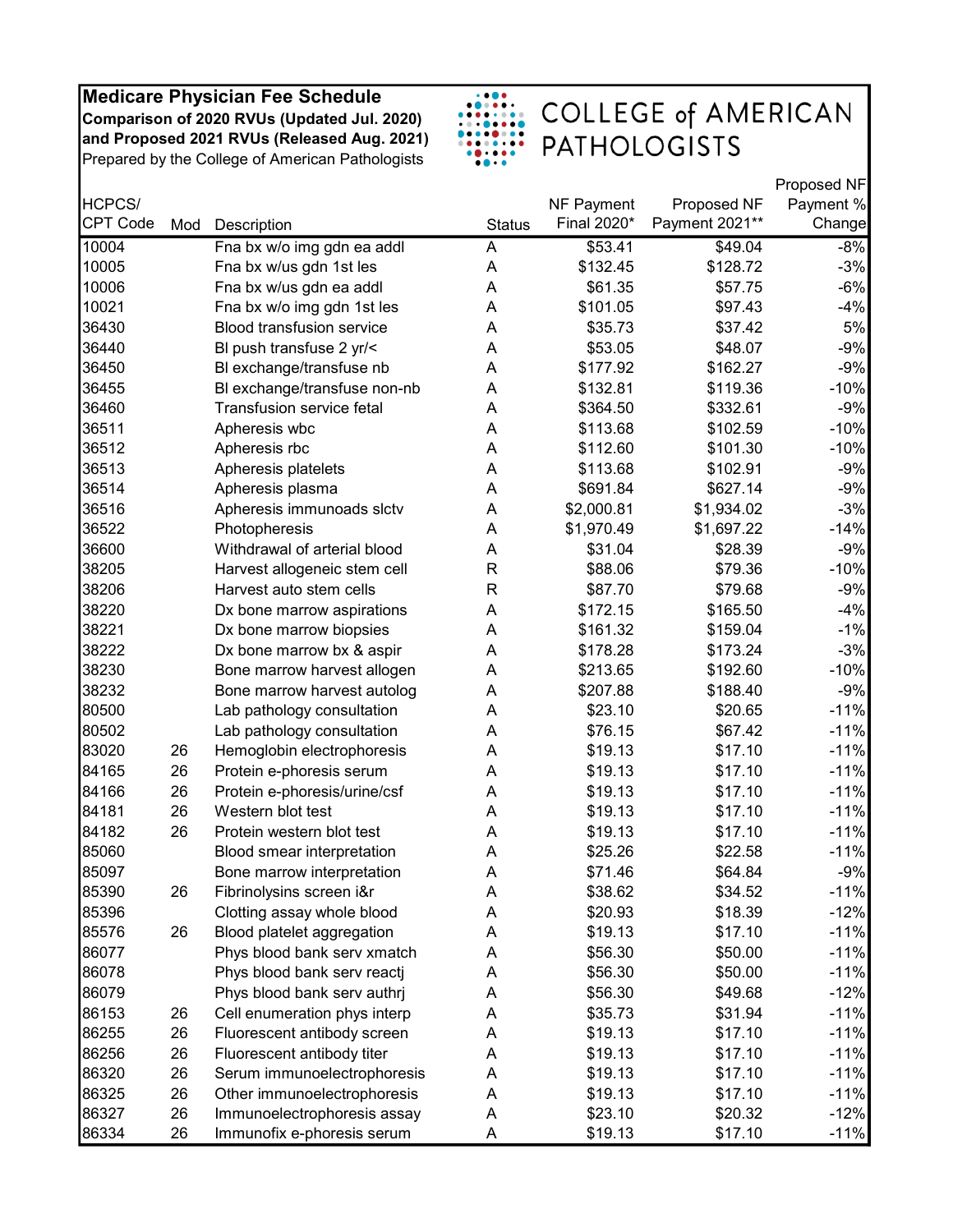

|          |           |                              |               |             |                | Proposed NF |
|----------|-----------|------------------------------|---------------|-------------|----------------|-------------|
| HCPCS/   |           |                              |               | NF Payment  | Proposed NF    | Payment %   |
| CPT Code | Mod       | Description                  | <b>Status</b> | Final 2020* | Payment 2021** | Change      |
| 86335    | 26        | Immunfix e-phorsis/urine/csf | A             | \$19.13     | \$17.10        | $-11%$      |
| 87164    | 26        | Dark field examination       | A             | \$20.57     | \$18.07        | $-12%$      |
| 87207    | 26        | Smear special stain          | A             | \$19.13     | \$17.10        | $-11%$      |
| 88104    |           | Cytopath fl nongyn smears    | A             | \$69.65     | \$63.55        | $-9%$       |
| 88104    | 26        | Cytopath fl nongyn smears    | A             | \$29.23     | \$25.49        | $-13%$      |
| 88104    | TC        | Cytopath fl nongyn smears    | A             | \$40.42     | \$38.07        | $-6%$       |
| 88106    |           | Cytopath fl nongyn filter    | Α             | \$66.04     | \$62.91        | $-5%$       |
| 88106    | 26        | Cytopath fl nongyn filter    | A             | \$20.21     | \$17.74        | $-12%$      |
| 88106    | <b>TC</b> | Cytopath fl nongyn filter    | A             | \$45.83     | \$45.16        | $-1%$       |
| 88108    |           | Cytopath concentrate tech    | A             | \$63.16     | \$60.00        | $-5%$       |
| 88108    | 26        | Cytopath concentrate tech    | A             | \$23.46     | \$20.97        | $-11%$      |
| 88108    | TC        | Cytopath concentrate tech    | A             | \$39.70     | \$39.04        | $-2%$       |
| 88112    |           | Cytopath cell enhance tech   | A             | \$68.57     | \$63.55        | $-7%$       |
| 88112    | 26        | Cytopath cell enhance tech   | A             | \$28.87     | \$25.49        | $-12%$      |
| 88112    | <b>TC</b> | Cytopath cell enhance tech   | A             | \$39.70     | \$38.07        | $-4%$       |
| 88120    |           | Cytp urne 3-5 probes ea spec | A             | \$589.34    | \$601.98       | 2%          |
| 88120    | 26        | Cytp urne 3-5 probes ea spec | A             | \$60.27     | \$53.88        | $-11%$      |
| 88120    | <b>TC</b> | Cytp urne 3-5 probes ea spec | Α             | \$529.07    | \$548.11       | 4%          |
| 88121    |           | Cytp urine 3-5 probes cmptr  | A             | \$450.40    | \$433.26       | $-4%$       |
| 88121    | 26        | Cytp urine 3-5 probes cmptr  | A             | \$50.89     | \$44.52        | $-13%$      |
| 88121    | TC        | Cytp urine 3-5 probes cmptr  | A             | \$399.51    | \$388.74       | $-3%$       |
| 88125    |           | Forensic cytopathology       | A             | \$27.07     | \$24.84        | $-8%$       |
| 88125    | 26        | Forensic cytopathology       | A             | \$14.44     | \$12.58        | $-13%$      |
| 88125    | TC        | Forensic cytopathology       | A             | \$12.63     | \$12.26        | $-3%$       |
| 88141    |           | Cytopath c/v interpret       | A             | \$26.35     | \$20.65        | $-22%$      |
| 88160    |           | Cytopath smear other source  | A             | \$72.54     | \$67.75        | $-7%$       |
| 88160    | 26        | Cytopath smear other source  | A             | \$27.07     | \$23.87        | $-12%$      |
| 88160    | <b>TC</b> | Cytopath smear other source  | A             | \$45.47     | \$43.87        | $-4%$       |
| 88161    |           | Cytopath smear other source  | A             | \$69.65     | \$67.75        | $-3%$       |
| 88161    | 26        | Cytopath smear other source  | A             | \$26.35     | \$23.55        | $-11%$      |
| 88161    | <b>TC</b> | Cytopath smear other source  | A             | \$43.31     | \$44.20        | 2%          |
| 88162    |           | Cytopath smear other source  | A             | \$101.05    | \$97.75        | $-3%$       |
| 88162    | 26        | Cytopath smear other source  | Α             | \$40.06     | \$35.81        | $-11%$      |
| 88162    | <b>TC</b> | Cytopath smear other source  | Α             | \$60.99     | \$61.94        | 2%          |
| 88172    |           | Cytp dx eval fna 1st ea site | A             | \$57.02     | \$51.62        | $-9%$       |
| 88172    | 26        | Cytp dx eval fna 1st ea site | A             | \$37.53     | \$32.91        | $-12%$      |
| 88172    | TC        | Cytp dx eval fna 1st ea site | A             | \$19.49     | \$18.71        | $-4%$       |
| 88173    |           | Cytopath eval fna report     | A             | \$157.35    | \$146.14       | $-7%$       |
| 88173    | 26        | Cytopath eval fna report     | A             | \$73.98     | \$65.17        | $-12%$      |
| 88173    | TC        | Cytopath eval fna report     | A             | \$83.37     | \$80.97        | $-3%$       |
| 88177    |           | Cytp fna eval ea addl        | A             | \$30.32     | \$27.10        | $-11%$      |
| 88177    | 26        | Cytp fna eval ea addl        | A             | \$23.10     | \$20.32        | $-12%$      |
| 88177    | <b>TC</b> | Cytp fna eval ea addl        | Α             | \$7.22      | \$6.77         | $-6%$       |
| 88182    |           | Cell marker study            | A             | \$140.39    | \$131.95       | $-6%$       |
| 88182    | 26        | Cell marker study            | A             | \$40.42     | \$35.49        | $-12%$      |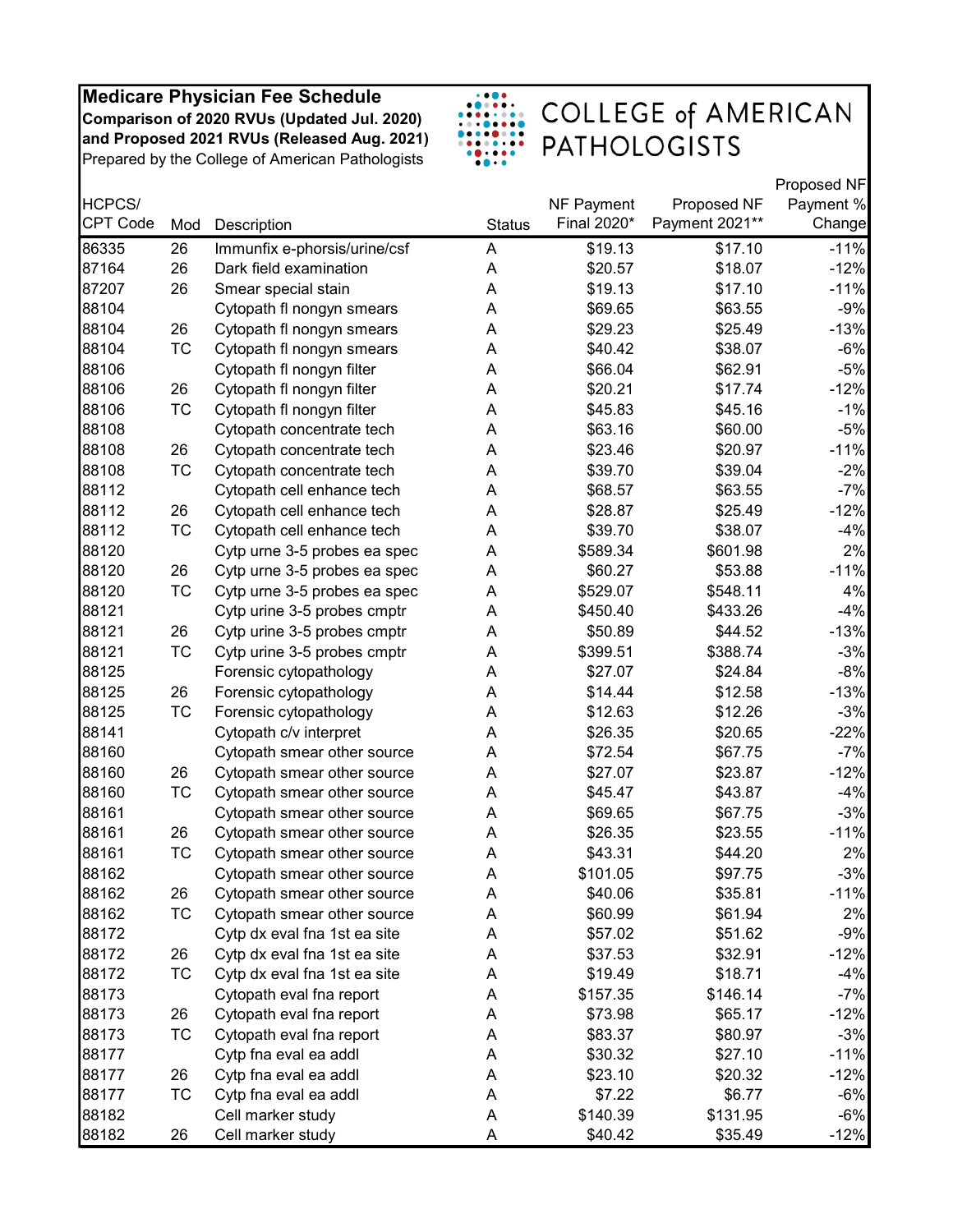

|          |           |                              |               |             |                | Proposed NF |
|----------|-----------|------------------------------|---------------|-------------|----------------|-------------|
| HCPCS/   |           |                              |               | NF Payment  | Proposed NF    | Payment %   |
| CPT Code | Mod       | Description                  | <b>Status</b> | Final 2020* | Payment 2021** | Change      |
| 88182    | <b>TC</b> | Cell marker study            | A             | \$99.97     | \$96.46        | $-4%$       |
| 88184    |           | Flowcytometry/ tc 1 marker   | A             | \$68.21     | \$66.78        | $-2%$       |
| 88185    |           | Flowcytometry/tc add-on      | A             | \$22.38     | \$21.94        | $-2%$       |
| 88187    |           | Flowcytometry/read 2-8       | Α             | \$39.34     | \$33.87        | $-14%$      |
| 88188    |           | Flowcytometry/read 9-15      | A             | \$66.04     | \$58.71        | $-11%$      |
| 88189    |           | Flowcytometry/read 16 & >    | A             | \$88.78     | \$78.39        | $-12%$      |
| 88291    |           | Cyto/molecular report        | A             | \$34.65     | \$30.97        | $-11%$      |
| 88300    |           | Surgical path gross          | A             | \$15.88     | \$14.84        | $-7%$       |
| 88300    | 26        | Surgical path gross          | A             | \$4.69      | \$4.19         | $-11%$      |
| 88300    | TC        | Surgical path gross          | A             | \$11.19     | \$10.65        | $-5%$       |
| 88302    |           | Tissue exam by pathologist   | A             | \$31.40     | \$30.32        | $-3%$       |
| 88302    | 26        | Tissue exam by pathologist   | A             | \$7.22      | \$6.45         | $-11%$      |
| 88302    | <b>TC</b> | Tissue exam by pathologist   | A             | \$24.18     | \$23.87        | $-1%$       |
| 88304    |           | Tissue exam by pathologist   | A             | \$41.86     | \$39.36        | $-6%$       |
| 88304    | 26        | Tissue exam by pathologist   | Α             | \$11.91     | \$10.32        | $-13%$      |
| 88304    | TC        | Tissue exam by pathologist   | A             | \$29.95     | \$29.03        | $-3%$       |
| 88305    |           | Tissue exam by pathologist   | A             | \$71.46     | \$66.78        | $-7%$       |
| 88305    | 26        | Tissue exam by pathologist   | Α             | \$39.34     | \$34.52        | $-12%$      |
| 88305    | <b>TC</b> | Tissue exam by pathologist   | A             | \$32.12     | \$32.26        | 0%          |
| 88307    |           | Tissue exam by pathologist   | A             | \$281.50    | \$271.96       | $-3%$       |
| 88307    | 26        | Tissue exam by pathologist   | Α             | \$86.62     | \$76.13        | $-12%$      |
| 88307    | <b>TC</b> | Tissue exam by pathologist   | Α             | \$194.88    | \$195.82       | 0%          |
| 88309    |           | Tissue exam by pathologist   | Α             | \$427.66    | \$412.93       | $-3%$       |
| 88309    | 26        | Tissue exam by pathologist   | A             | \$152.66    | \$134.53       | $-12%$      |
| 88309    | <b>TC</b> | Tissue exam by pathologist   | A             | \$275.00    | \$278.41       | 1%          |
| 88311    |           | Decalcify tissue             | A             | \$22.01     | \$19.68        | $-11%$      |
| 88311    | 26        | Decalcify tissue             | A             | \$12.99     | \$11.29        | $-13%$      |
| 88311    | TC        | Decalcify tissue             | A             | \$9.02      | \$8.39         | -7%         |
| 88312    |           | Special stains group 1       | A             | \$107.19    | \$106.14       | $-1%$       |
| 88312    | 26        | Special stains group 1       | A             | \$27.79     | \$24.52        | $-12%$      |
| 88312    | TC        | Special stains group 1       | Α             | \$79.40     | \$81.62        | 3%          |
| 88313    |           | Special stains group 2       | A             | \$77.23     | \$77.10        | 0%          |
| 88313    | 26        | Special stains group 2       | Α             | \$12.63     | \$11.29        | $-11%$      |
| 88313    | TC        | Special stains group 2       | A             | \$64.60     | \$65.81        | 2%          |
| 88314    |           | Histochemical stains add-on  | A             | \$98.52     | \$95.81        | $-3%$       |
| 88314    | 26        | Histochemical stains add-on  | A             | \$23.10     | \$20.00        | $-13%$      |
| 88314    | <b>TC</b> | Histochemical stains add-on  | A             | \$75.43     | \$75.81        | 1%          |
| 88319    |           | Enzyme histochemistry        | A             | \$113.68    | \$122.91       | 8%          |
| 88319    | 26        | Enzyme histochemistry        | A             | \$28.15     | \$25.16        | $-11%$      |
| 88319    | <b>TC</b> | Enzyme histochemistry        | A             | \$85.53     | \$97.75        | 14%         |
| 88321    |           | Microslide consultation      | A             | \$102.49    | \$91.62        | $-11%$      |
| 88323    |           | Microslide consultation      | A             | \$117.65    | \$106.14       | $-10%$      |
| 88323    | 26        | Microslide consultation      | Α             | \$90.95     | \$80.33        | $-12%$      |
| 88323    | TC        | Microslide consultation      | Α             | \$26.71     | \$25.81        | $-3%$       |
| 88325    |           | Comprehensive review of data | A             | \$179.00    | \$153.56       | $-14%$      |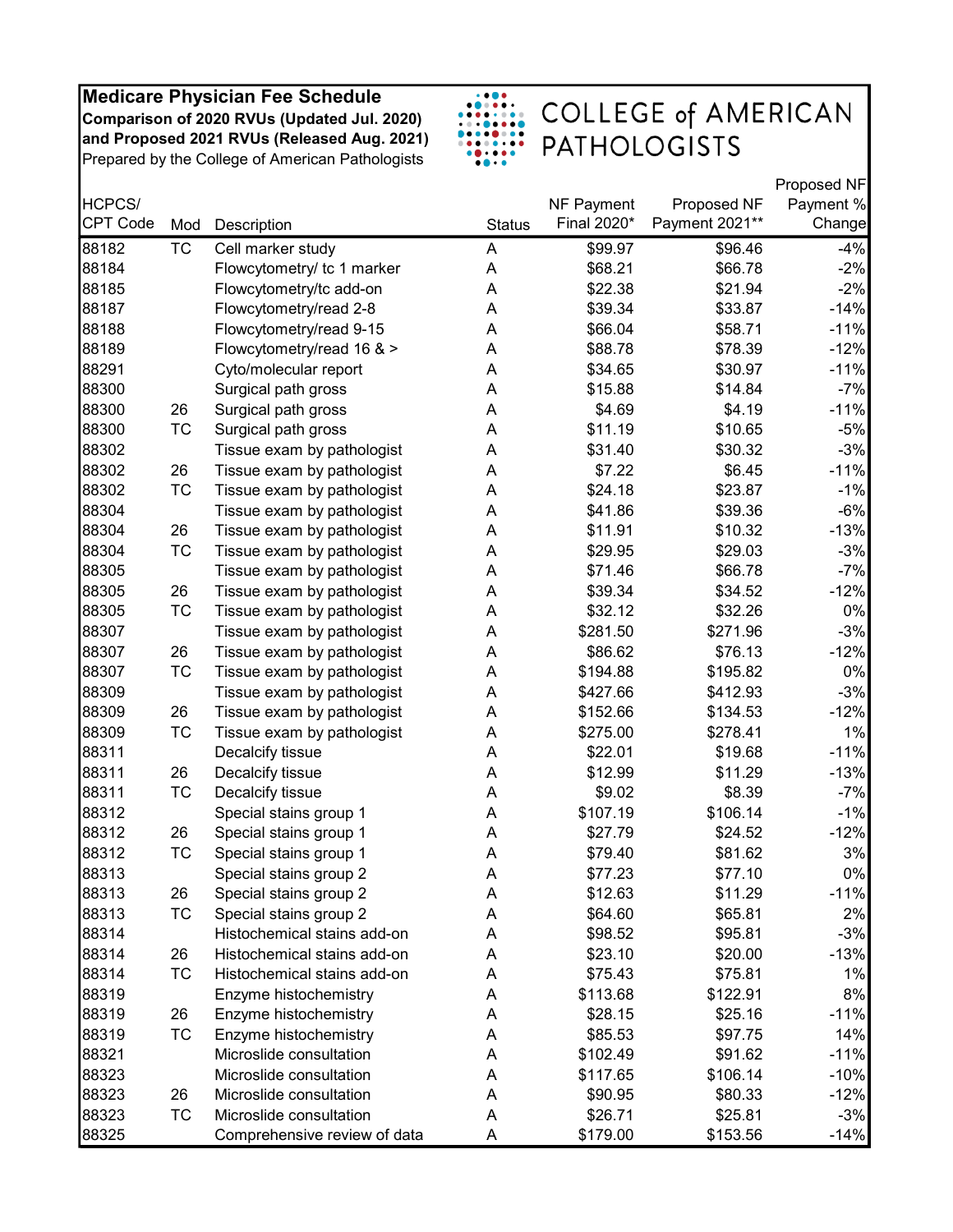

|                 |           |                              |               |             |                | Proposed NF |
|-----------------|-----------|------------------------------|---------------|-------------|----------------|-------------|
| HCPCS/          |           |                              |               | NF Payment  | Proposed NF    | Payment %   |
| <b>CPT Code</b> | Mod       | Description                  | <b>Status</b> | Final 2020* | Payment 2021** | Change      |
| 88329           |           | Path consult introp          | A             | \$54.50     | \$50.00        | $-8%$       |
| 88331           |           | Path consult intraop 1 bloc  | A             | \$100.33    | \$92.27        | $-8%$       |
| 88331           | 26        | Path consult intraop 1 bloc  | Α             | \$65.32     | \$57.42        | $-12%$      |
| 88331           | TC        | Path consult intraop 1 bloc  | A             | \$35.01     | \$34.84        | 0%          |
| 88332           |           | Path consult intraop addl    | A             | \$55.58     | \$51.29        | $-8%$       |
| 88332           | 26        | Path consult intraop addl    | A             | \$32.48     | \$28.39        | $-13%$      |
| 88332           | TC        | Path consult intraop addl    | A             | \$23.10     | \$22.90        | $-1%$       |
| 88333           |           | Intraop cyto path consult 1  | A             | \$92.03     | \$84.20        | $-9%$       |
| 88333           | 26        | Intraop cyto path consult 1  | A             | \$65.32     | \$57.42        | $-12%$      |
| 88333           | TC        | Intraop cyto path consult 1  | A             | \$26.71     | \$26.78        | 0%          |
| 88334           |           | Intraop cyto path consult 2  | A             | \$57.74     | \$53.23        | $-8%$       |
| 88334           | 26        | Intraop cyto path consult 2  | A             | \$39.70     | \$34.84        | $-12%$      |
| 88334           | TC        | Intraop cyto path consult 2  | A             | \$18.04     | \$18.39        | 2%          |
| 88341           |           | Immunohisto antb addl slide  | A             | \$94.19     | \$88.07        | $-7%$       |
| 88341           | 26        | Immunohisto antb addl slide  | A             | \$29.59     | \$26.13        | $-12%$      |
| 88341           | <b>TC</b> | Immunohisto antb addl slide  | A             | \$64.60     | \$61.94        | $-4%$       |
| 88342           |           | Immunohisto antb 1st stain   | A             | \$107.19    | \$99.68        | $-7%$       |
| 88342           | 26        | Immunohisto antb 1st stain   | Α             | \$36.81     | \$32.26        | $-12%$      |
| 88342           | TC        | Immunohisto antb 1st stain   | A             | \$70.37     | \$67.42        | $-4%$       |
| 88344           |           | Immunohisto antibody slide   | A             | \$175.40    | \$168.08       | $-4%$       |
| 88344           | 26        | Immunohisto antibody slide   | A             | \$40.06     | \$35.16        | $-12%$      |
| 88344           | <b>TC</b> | Immunohisto antibody slide   | A             | \$135.34    | \$132.91       | $-2%$       |
| 88346           |           | Immunofluor antb 1st stain   | A             | \$128.48    | \$137.43       | 7%          |
| 88346           | 26        | Immunofluor antb 1st stain   | A             | \$37.53     | \$33.23        | $-11%$      |
| 88346           | <b>TC</b> | Immunofluor antb 1st stain   | A             | \$90.95     | \$104.20       | 15%         |
| 88348           |           | Electron microscopy          | A             | \$394.10    | \$408.42       | 4%          |
| 88348           | 26        | Electron microscopy          | A             | \$79.76     | \$71.62        | $-10%$      |
| 88348           | TC        | Electron microscopy          | A             | \$314.34    | \$336.80       | 7%          |
| 88350           |           | Immunofluor antb addl stain  | A             | \$94.19     | \$103.88       | 10%         |
| 88350           | 26        | Immunofluor antb addl stain  | A             | \$30.32     | \$26.78        | $-12%$      |
| 88350           | <b>TC</b> | Immunofluor antb addl stain  | A             | \$63.88     | \$77.10        | 21%         |
| 88355           |           | Analysis skeletal muscle     | A             | \$140.03    | \$135.82       | $-3%$       |
| 88355           | 26        | Analysis skeletal muscle     | Α             | \$85.89     | \$77.43        | $-10%$      |
| 88355           | <b>TC</b> | Analysis skeletal muscle     | Α             | \$54.13     | \$58.39        | 8%          |
| 88356           |           | Analysis nerve               | A             | \$240.36    | \$227.76       | $-5%$       |
| 88356           | 26        | Analysis nerve               | A             | \$133.89    | \$119.69       | $-11%$      |
| 88356           | TC        | Analysis nerve               | Α             | \$106.46    | \$108.07       | 2%          |
| 88358           |           | Analysis tumor               | Α             | \$136.06    | \$132.27       | $-3%$       |
| 88358           | 26        | Analysis tumor               | Α             | \$52.33     | \$46.13        | $-12%$      |
| 88358           | <b>TC</b> | Analysis tumor               | A             | \$83.73     | \$86.14        | 3%          |
| 88360           |           | Tumor immunohistochem/manual | A             | \$127.40    | \$117.43       | $-8%$       |
| 88360           | 26        | Tumor immunohistochem/manual | A             | \$44.03     | \$38.71        | $-12%$      |
| 88360           | TC        | Tumor immunohistochem/manual | A             | \$83.37     | \$78.72        | $-6%$       |
| 88361           |           | Tumor immunohistochem/comput | Α             | \$129.20    | \$117.11       | $-9%$       |
| 88361           | 26        | Tumor immunohistochem/comput | A             | \$46.56     | \$40.33        | $-13%$      |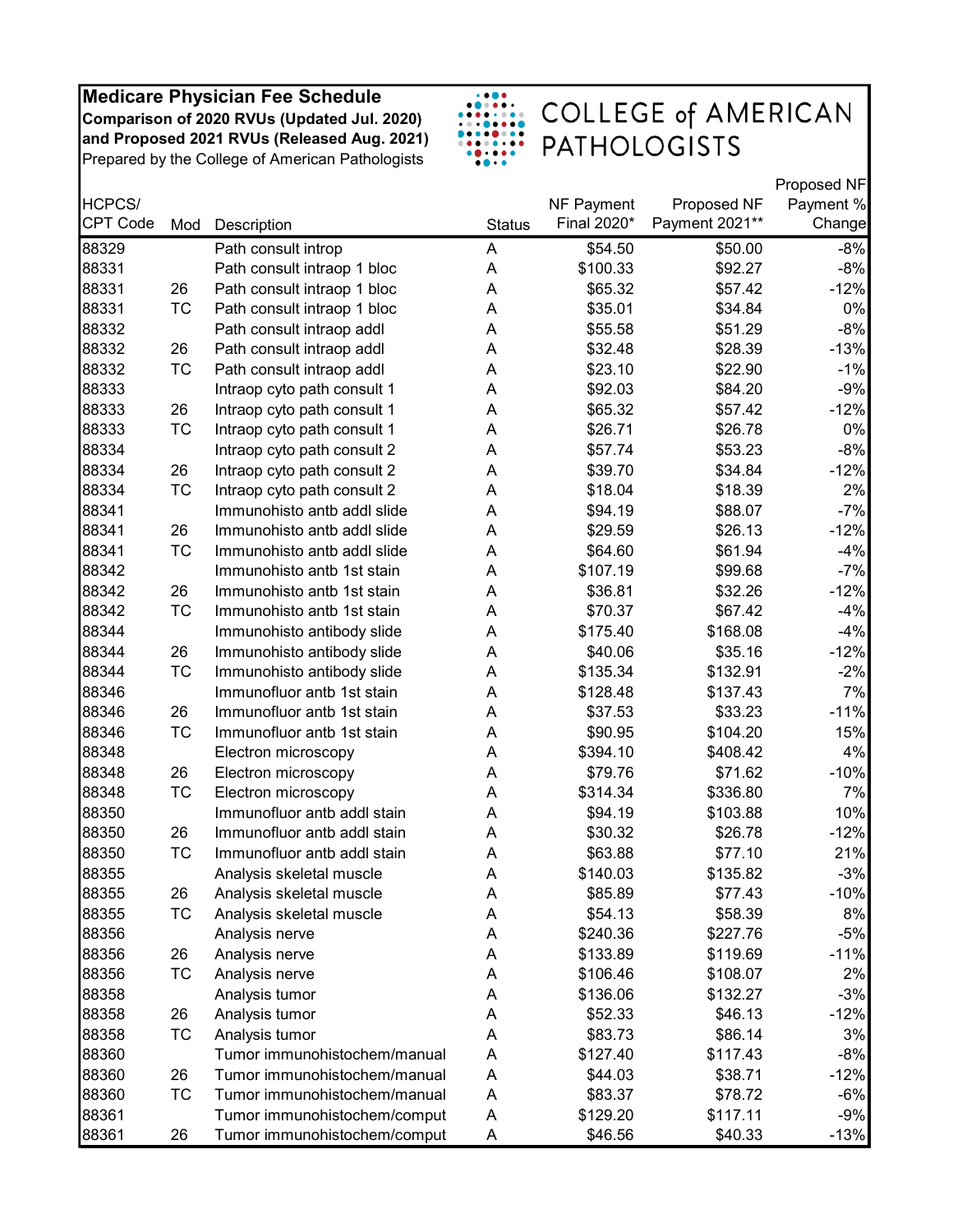

|                 |           |                              |               |             |                | Proposed NF |
|-----------------|-----------|------------------------------|---------------|-------------|----------------|-------------|
| HCPCS/          |           |                              |               | NF Payment  | Proposed NF    | Payment %   |
| <b>CPT Code</b> | Mod       | Description                  | <b>Status</b> | Final 2020* | Payment 2021** | Change      |
| 88361           | <b>TC</b> | Tumor immunohistochem/comput | A             | \$82.65     | \$76.78        | $-7%$       |
| 88362           |           | Nerve teasing preparations   | A             | \$232.42    | \$210.34       | $-9%$       |
| 88362           | 26        | Nerve teasing preparations   | A             | \$118.01    | \$104.20       | $-12%$      |
| 88362           | TC        | Nerve teasing preparations   | Α             | \$114.40    | \$106.14       | $-7%$       |
| 88363           |           | Xm archive tissue molec anal | Α             | \$24.18     | \$21.61        | $-11%$      |
| 88364           |           | Insitu hybridization (fish)  | Α             | \$140.39    | \$136.14       | $-3%$       |
| 88364           | 26        | Insitu hybridization (fish)  | A             | \$36.09     | \$31.94        | $-12%$      |
| 88364           | <b>TC</b> | Insitu hybridization (fish)  | A             | \$104.30    | \$104.20       | 0%          |
| 88365           |           | Insitu hybridization (fish)  | Α             | \$184.06    | \$175.17       | $-5%$       |
| 88365           | 26        | Insitu hybridization (fish)  | Α             | \$45.83     | \$40.33        | $-12%$      |
| 88365           | TC        | Insitu hybridization (fish)  | A             | \$138.22    | \$134.85       | $-2%$       |
| 88366           |           | Insitu hybridization (fish)  | A             | \$281.50    | \$276.47       | $-2%$       |
| 88366           | 26        | Insitu hybridization (fish)  | A             | \$64.96     | \$57.42        | $-12%$      |
| 88366           | <b>TC</b> | Insitu hybridization (fish)  | A             | \$216.54    | \$219.05       | 1%          |
| 88367           |           | Insitu hybridization auto    | Α             | \$115.13    | \$109.69       | $-5%$       |
| 88367           | 26        | Insitu hybridization auto    | Α             | \$35.73     | \$31.29        | $-12%$      |
| 88367           | <b>TC</b> | Insitu hybridization auto    | Α             | \$79.40     | \$78.39        | $-1%$       |
| 88368           |           | Insitu hybridization manual  | A             | \$133.89    | \$129.36       | $-3%$       |
| 88368           | 26        | Insitu hybridization manual  | A             | \$43.31     | \$38.07        | $-12%$      |
| 88368           | <b>TC</b> | Insitu hybridization manual  | A             | \$90.58     | \$91.30        | 1%          |
| 88369           |           | M/phmtrc alysishquant/semiq  | A             | \$116.57    | \$111.94       | $-4%$       |
| 88369           | 26        | M/phmtrc alysishquant/semiq  | Α             | \$33.92     | \$30.00        | $-12%$      |
| 88369           | <b>TC</b> | M/phmtrc alysishquant/semiq  | Α             | \$82.65     | \$81.94        | $-1%$       |
| 88371           | 26        | Protein western blot tissue  | A             | \$20.57     | \$18.07        | $-12%$      |
| 88372           | 26        | Protein analysis w/probe     | A             | \$19.13     | \$17.10        | $-11%$      |
| 88373           |           | M/phmtrc alys ishquant/semiq | Α             | \$75.07     | \$68.71        | $-8%$       |
| 88373           | 26        | M/phmtrc alys ishquant/semiq | A             | \$27.79     | \$23.87        | $-14%$      |
| 88373           | <b>TC</b> | M/phmtrc alys ishquant/semiq | Α             | \$47.28     | \$44.84        | $-5%$       |
| 88374           |           | M/phmtrc alys ishquant/semiq | A             | \$348.26    | \$333.90       | $-4%$       |
| 88374           | 26        | M/phmtrc alys ishquant/semiq | Α             | \$46.19     | \$40.33        | $-13%$      |
| 88374           | <b>TC</b> | M/phmtrc alys ishquant/semiq | Α             | \$302.07    | \$293.57       | $-3%$       |
| 88375           |           | Optical endomicroscpy interp | Α             | \$51.25     | \$45.16        | $-12%$      |
| 88377           |           | M/phmtrc alys ishquant/semiq | A             | \$411.78    | \$403.26       | $-2%$       |
| 88377           | 26        | M/phmtrc alys ishquant/semiq | A             | \$67.49     | \$59.36        | $-12%$      |
| 88377           | TC        | M/phmtrc alys ishquant/semiq | A             | \$344.29    | \$343.90       | $0\%$       |
| 88380           |           | Microdissection laser        | A             | \$137.86    | \$127.43       | $-8%$       |
| 88380           | 26        | Microdissection laser        | A             | \$57.74     | \$51.29        | $-11%$      |
| 88380           | TC        | Microdissection laser        | A             | \$80.12     | \$76.13        | $-5%$       |
| 88381           |           | Microdissection manual       | Α             | \$182.97    | \$193.56       | 6%          |
| 88381           | 26        | Microdissection manual       | A             | \$25.98     | \$22.58        | $-13%$      |
| 88381           | TC        | Microdissection manual       | A             | \$156.99    | \$170.98       | 9%          |
| 88387           |           | Tiss exam molecular study    | A             | \$36.09     | \$32.91        | $-9%$       |
| 88387           | 26        | Tiss exam molecular study    | A             | \$28.87     | \$25.16        | $-13%$      |
| 88387           | TC        | Tiss exam molecular study    | A             | \$7.22      | \$7.74         | 7%          |
| 88388           |           | Tiss ex molecul study add-on | A             | \$37.53     | \$35.16        | -6%         |